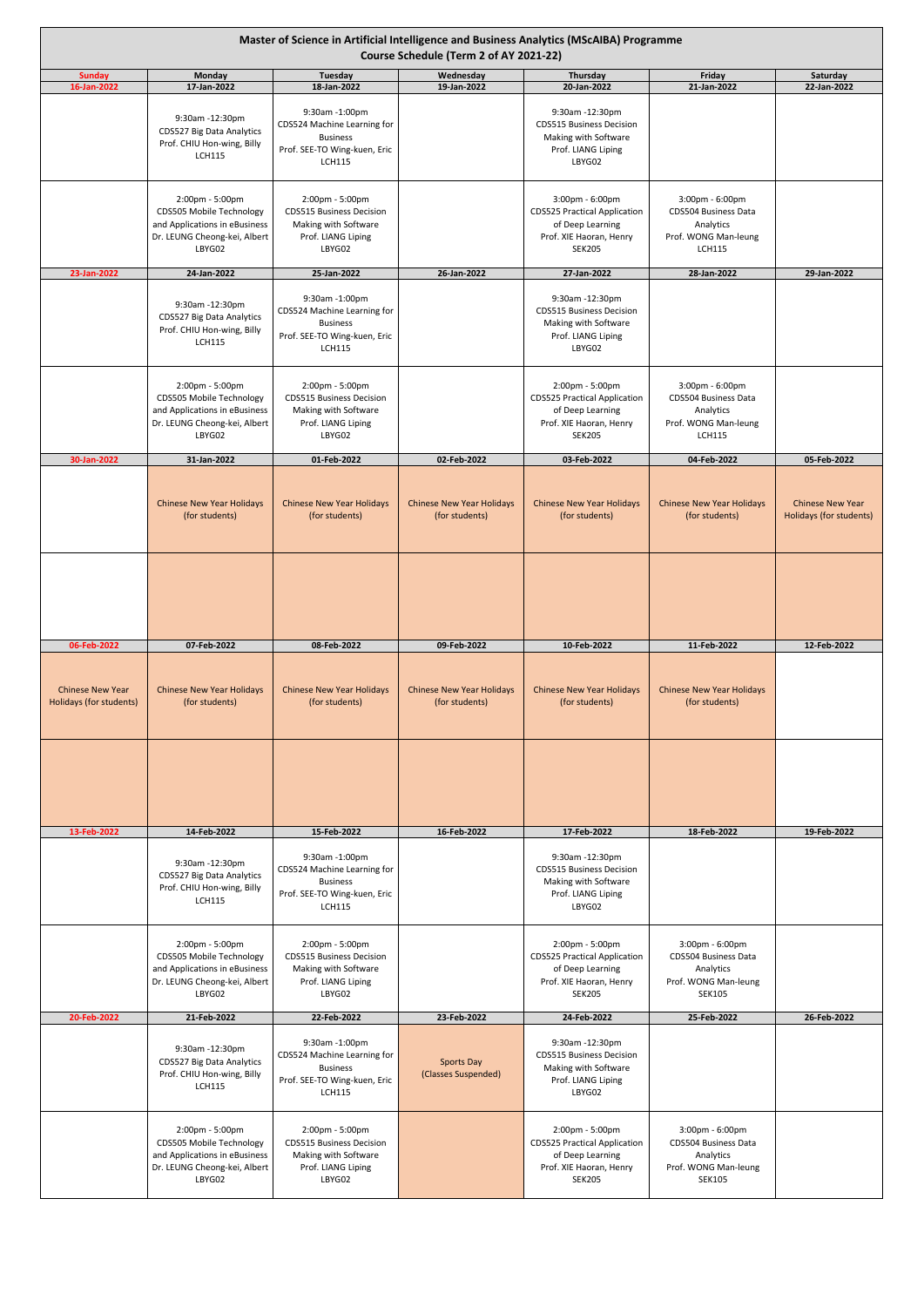| Master of Science in Artificial Intelligence and Business Analytics (MScAIBA) Programme<br>Course Schedule (Term 2 of AY 2021-22) |                                                                                                                        |                                                                                                                        |                          |                                                                                                                        |                                                                                               |                         |  |
|-----------------------------------------------------------------------------------------------------------------------------------|------------------------------------------------------------------------------------------------------------------------|------------------------------------------------------------------------------------------------------------------------|--------------------------|------------------------------------------------------------------------------------------------------------------------|-----------------------------------------------------------------------------------------------|-------------------------|--|
| <b>Sunday</b><br>27-Feb-2022                                                                                                      | Monday<br>28-Feb-2022                                                                                                  | Tuesday<br>01-Mar-2022                                                                                                 | Wednesday<br>02-Mar-2022 | Thursday<br>03-Mar-2022                                                                                                | Friday<br>04-Mar-2022                                                                         | Saturday<br>05-Mar-2022 |  |
|                                                                                                                                   | 9:30am -12:30pm<br>CDS527 Big Data Analytics<br>Prof. CHIU Hon-wing, Billy<br><b>LCH115</b>                            | 9:30am -1:00pm<br>CDS524 Machine Learning for<br><b>Business</b><br>Prof. SEE-TO Wing-kuen, Eric<br><b>LCH115</b>      |                          | 9:30am -12:30pm<br><b>CDS515 Business Decision</b><br>Making with Software<br>Prof. LIANG Liping<br>LBYG02             |                                                                                               |                         |  |
|                                                                                                                                   | 2:00pm - 5:00pm<br>CDS505 Mobile Technology<br>and Applications in eBusiness<br>Dr. LEUNG Cheong-kei, Albert<br>LBYG02 | 2:00pm - 5:00pm<br><b>CDS515 Business Decision</b><br>Making with Software<br>Prof. LIANG Liping<br>LBYG02             |                          | 2:00pm - 5:00pm<br><b>CDS525 Practical Application</b><br>of Deep Learning<br>Prof. XIE Haoran, Henry<br><b>SEK205</b> | 3:00pm - 6:00pm<br>CDS504 Business Data<br>Analytics<br>Prof. WONG Man-leung<br><b>SEK105</b> |                         |  |
| 06-Mar-2022                                                                                                                       | 07-Mar-2022                                                                                                            | 08-Mar-2022                                                                                                            | 09-Mar-2022              | 10-Mar-2022                                                                                                            | 11-Mar-2022                                                                                   | 12-Mar-2022             |  |
|                                                                                                                                   | 9:30am -12:30pm<br>CDS527 Big Data Analytics<br>Prof. CHIU Hon-wing, Billy<br><b>LCH115</b>                            | 9:30am -1:00pm<br>CDS524 Machine Learning for<br><b>Business</b><br>Prof. SEE-TO Wing-kuen, Eric<br><b>LCH115</b>      |                          | 9:30am -12:30pm<br><b>CDS515 Business Decision</b><br>Making with Software<br>Prof. LIANG Liping<br>LBYG02             |                                                                                               |                         |  |
|                                                                                                                                   | 2:00pm - 5:00pm<br>CDS505 Mobile Technology<br>and Applications in eBusiness<br>Dr. LEUNG Cheong-kei, Albert<br>LBYG02 | 2:00pm - 5:00pm<br><b>CDS515 Business Decision</b><br>Making with Software<br>Prof. LIANG Liping<br>LBYG02             |                          | 2:00pm - 5:00pm<br><b>CDS525 Practical Application</b><br>of Deep Learning<br>Prof. XIE Haoran, Henry<br><b>SEK205</b> | 3:00pm - 6:00pm<br>CDS504 Business Data<br>Analytics<br>Prof. WONG Man-leung<br><b>SEK105</b> |                         |  |
| 13-Mar-2022                                                                                                                       | 14-Mar-2022                                                                                                            | 15-Mar-2022                                                                                                            | 16-Mar-2022              | 17-Mar-2022                                                                                                            | 18-Mar-2022                                                                                   | 19-Mar-2022             |  |
|                                                                                                                                   | 9:30am -12:30pm<br>CDS527 Big Data Analytics<br>Prof. CHIU Hon-wing, Billy<br><b>LCH115</b>                            | 9:30am -1:00pm<br>CDS524 Machine Learning for<br><b>Business</b><br>Prof. SEE-TO Wing-kuen, Eric<br><b>LCH115</b>      |                          | 9:30am -12:30pm<br><b>CDS515 Business Decision</b><br>Making with Software<br>Prof. LIANG Liping<br>LBYG02             |                                                                                               |                         |  |
|                                                                                                                                   | 2:00pm - 5:00pm<br>CDS505 Mobile Technology<br>and Applications in eBusiness<br>Dr. LEUNG Cheong-kei, Albert<br>LBYG02 | 2:00pm - 5:00pm<br><b>CDS515 Business Decision</b><br>Making with Software<br>Prof. LIANG Liping<br>LBYG02             |                          | 2:00pm - 5:00pm<br><b>CDS525 Practical Application</b><br>of Deep Learning<br>Prof. XIE Haoran, Henry<br><b>SEK205</b> | 3:00pm - 6:00pm<br>CDS504 Business Data<br>Analytics<br>Prof. WONG Man-leung<br><b>SEK105</b> |                         |  |
| 20-Mar-2022                                                                                                                       | 21-Mar-2022                                                                                                            | 22-Mar-2022                                                                                                            | 23-Mar-2022              | 24-Mar-2022                                                                                                            | 25-Mar-2022                                                                                   | 26-Mar-2022             |  |
|                                                                                                                                   | 9:30am -12:30pm<br>CDS527 Big Data Analytics<br>Prof. CHIU Hon-wing, Billy<br><b>LCH115</b>                            | 9:30am -1:00pm<br>CDS524 Machine Learning for<br><b>Business</b><br>Prof. SEE-TO Wing-kuen, Eric<br><b>LCH115</b>      |                          |                                                                                                                        |                                                                                               |                         |  |
|                                                                                                                                   | 2:00pm - 5:00pm<br>CDS505 Mobile Technology<br>and Applications in eBusiness<br>Dr. LEUNG Cheong-kei, Albert<br>LBYG02 | Examination<br>2:30 pm - 5:00 pm<br><b>CDS515 Business Decision</b><br>Making with Software<br>Prof. LIANG Liping      |                          | 2:00pm - 5:00pm<br><b>CDS525 Practical Application</b><br>of Deep Learning<br>Prof. XIE Haoran, Henry<br><b>SEK205</b> | 3:00pm - 6:00pm<br>CDS504 Business Data<br>Analytics<br>Prof. WONG Man-leung<br><b>SEK105</b> |                         |  |
| 27-Mar-2022                                                                                                                       | 28-Mar-2022                                                                                                            | 29-Mar-2022                                                                                                            | 30-Mar-2022              | 31-Mar-2022                                                                                                            | 01-Apr-2022                                                                                   | 02-Apr-2022             |  |
|                                                                                                                                   | 9:30am -12:30pm<br>CDS527 Big Data Analytics<br>Prof. CHIU Hon-wing, Billy<br><b>LCH115</b>                            | 9:30am -1:00pm<br>CDS524 Machine Learning for<br><b>Business</b><br>Prof. SEE-TO Wing-kuen, Eric<br><b>LCH115</b>      |                          | 9:30am -12:30pm<br>CDS527 Big Data Analytics<br>Prof. CHIU Hon-wing, Billy<br><b>LKK207</b>                            |                                                                                               |                         |  |
|                                                                                                                                   | 2:00pm - 5:00pm<br>CDS505 Mobile Technology<br>and Applications in eBusiness<br>Dr. LEUNG Cheong-kei, Albert<br>LBYG02 | 2:00pm - 5:00pm<br>CDS505 Mobile Technology<br>and Applications in eBusiness<br>Dr. LEUNG Cheong-kei, Albert<br>LBYG02 |                          | 2:00pm - 5:00pm<br><b>CDS525 Practical Application</b><br>of Deep Learning<br>Prof. XIE Haoran, Henry<br><b>SEK205</b> | 3:00pm - 6:00pm<br>CDS504 Business Data<br>Analytics<br>Prof. WONG Man-leung<br><b>LCH115</b> |                         |  |
| 03-Apr-2022                                                                                                                       | 04-Apr-2022                                                                                                            | 05-Apr-2022                                                                                                            | 06-Apr-2022              | 07-Apr-2022                                                                                                            | 08-Apr-2022                                                                                   | 09-Apr-2022             |  |
|                                                                                                                                   | 9:30am -12:30pm<br>CDS527 Big Data Analytics<br>Prof. CHIU Hon-wing, Billy<br><b>LCH115</b>                            | <b>Ching Ming Festival</b>                                                                                             |                          |                                                                                                                        |                                                                                               |                         |  |
|                                                                                                                                   | 2:00pm - 5:00pm<br>CDS505 Mobile Technology<br>and Applications in eBusiness<br>Dr. LEUNG Cheong-kei, Albert<br>LBYG02 |                                                                                                                        |                          | 2:00pm - 5:00pm<br><b>CDS525 Practical Application</b><br>of Deep Learning<br>Prof. XIE Haoran, Henry<br><b>SEK205</b> | 3:00pm - 6:00pm<br>CDS504 Business Data<br>Analytics<br>Prof. WONG Man-leung<br><b>LCH115</b> |                         |  |